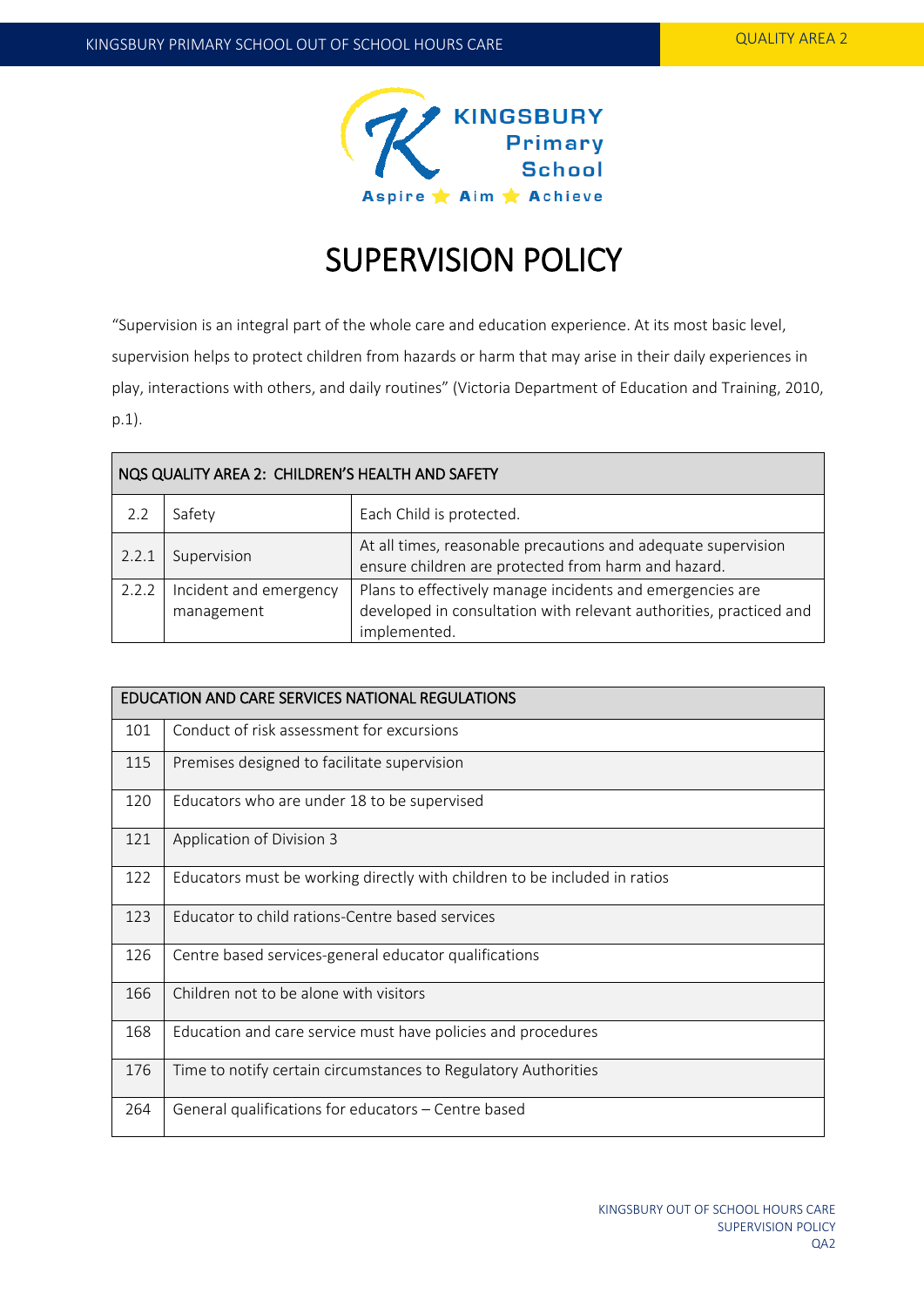#### RELATED POLICIES

Arrival and Departure Policy Code of Conduct Policy Physical Environment Policy Incident, Illness, Accident and Trauma Policy Cyber Safety Policy Administration of Medication Policy

#### PURPOSE

Educators have a duty of care to ensure children are supervised at all times, maintaining a safe and secure environment adhering to National Regulations. Supervision, together with thoughtful design and arrangement of children's environments, assists in the prevention and severity of injury to children.

Educators will actively supervise children, identifying risks and taking all necessary steps to prevent or minimise injury. Effective supervision of children also provides Educators with the opportunity to support and build on children's play experiences.

### **SCOPE**

This policy applies to Management and Educators of the OSHC Service.

#### IMPLEMENTATION

#### The Approved Provider will ensure:

- That the premises and facilities are designed and maintained to facilitate supervision of children at all times while maintaining the rights and dignity of all children.
- Regulatory Authorities are notified of any serious incident within 24 hours of the incident or the time that the person becomes aware of the incident.
- Educators under eighteen years of age may work at our OSHC Service only if they are adequately supervised by an educator over the age of 18 at all times and are not left alone.
- Minimum Educator qualification requirements are recognised and adhered to according to legislative requirements (minimum of 1:15 at the program and 1:8 when leaving school grounds).
- The Service maintains the required educator-to-child ratio working directly with children at all times, based on the number of children being cared for at the Service.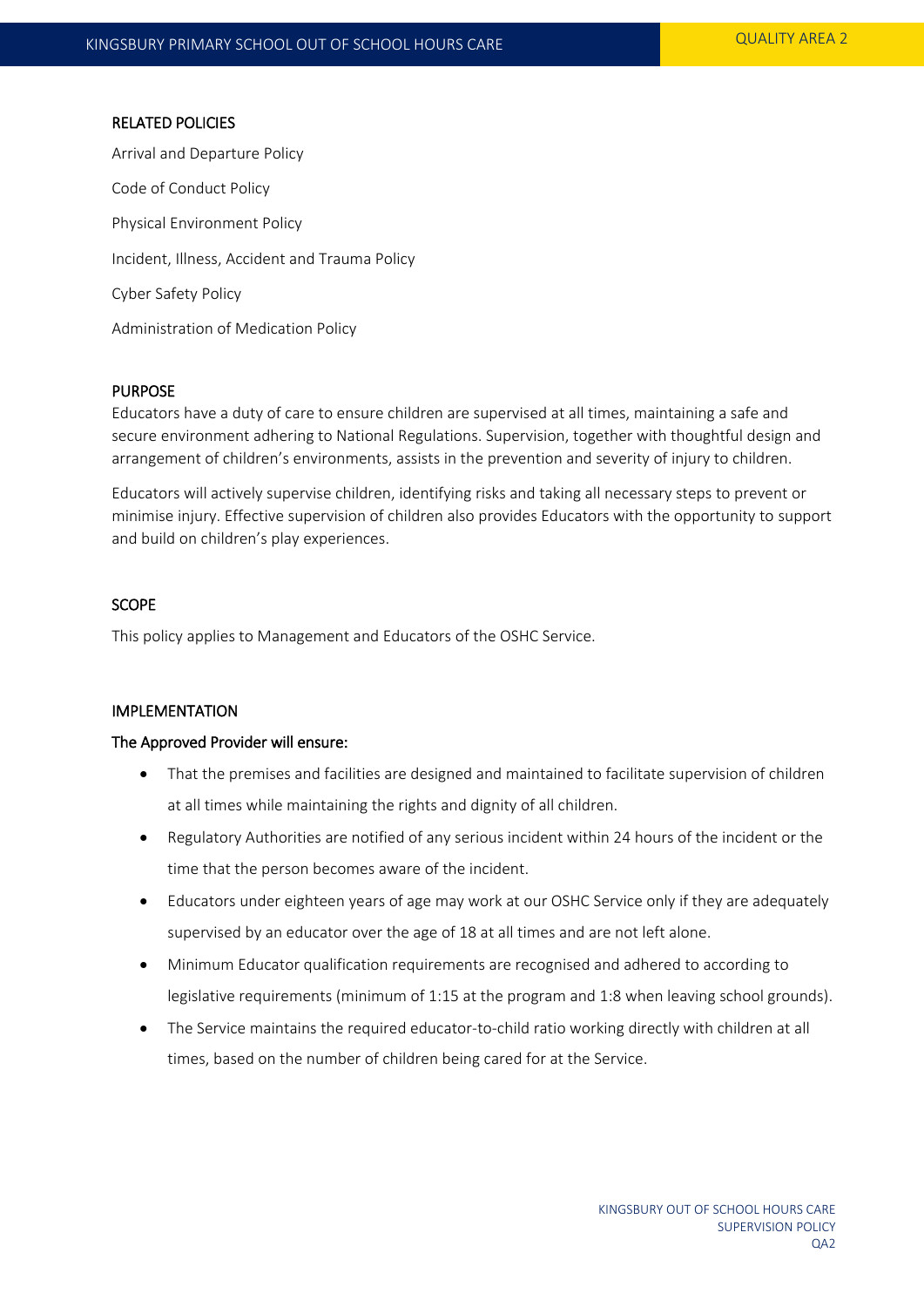#### The Nominated Supervisor will ensure:

- That all Educators are aware of all children and their environment, including hazards and 'blind spots'.
- Educators avoid activities or actions that will distract them from supervision, such as speaking to other Educators for long periods of time, taking personal phone calls, checking mobile phones or administrative tasks.
- Educators are aware that if they need to move away from the children, another Educator is to replace them.
- Educators are positioned allowing them to watch the maximum area possible. They move around the environment to ensure the best view of the area and to avoid standing with their back to the children or talking with other Educators.
- They develop, maintain and regularly review a supervision plan and strategies for both the indoor and outdoor areas, which will support Educators to position themselves effectively to allow them to observe the maximum area possible.
- That no staff member is left alone with a child to support child protection protocols.
- That a Risk Assessment & Management Plan is carried out before excursions and incursions. The risk assessment will consider and identify whether the Educator to child ratio needs to be increased to ensure adequate supervision and safety.
- That parents are notified as soon as practicable but within 24 hours if their child is involved in a serious incident/situation at the OSHC Service. Details of the incident/situation are to be recorded on the Incident, Injury, Trauma and Illness Record.
- That if the incident, situation or event presents imminent or severe risk to the health, safety, and/or wellbeing of the child or if an ambulance was called in response (not as a precaution) the regulatory authority will be notified within 24 hours.

#### Educators will:

- Have a sound understanding of their duty of care and responsibilities.
- Adhere to the supervision plan and strategies for both the indoor and outdoor environment, assisting colleagues to position themselves in order to effectively supervise children's play. The supervision plan will include the floor plan of the OSHC Service and include the location of activity areas and the closest bathroom.
- Assist the Nominated Supervisor to inform new Educators about supervision arrangements.
- Regularly evaluate the efficiency of the supervision plan.
- Ensure any Educators under the age of 18 years old are supervised by an older Educator.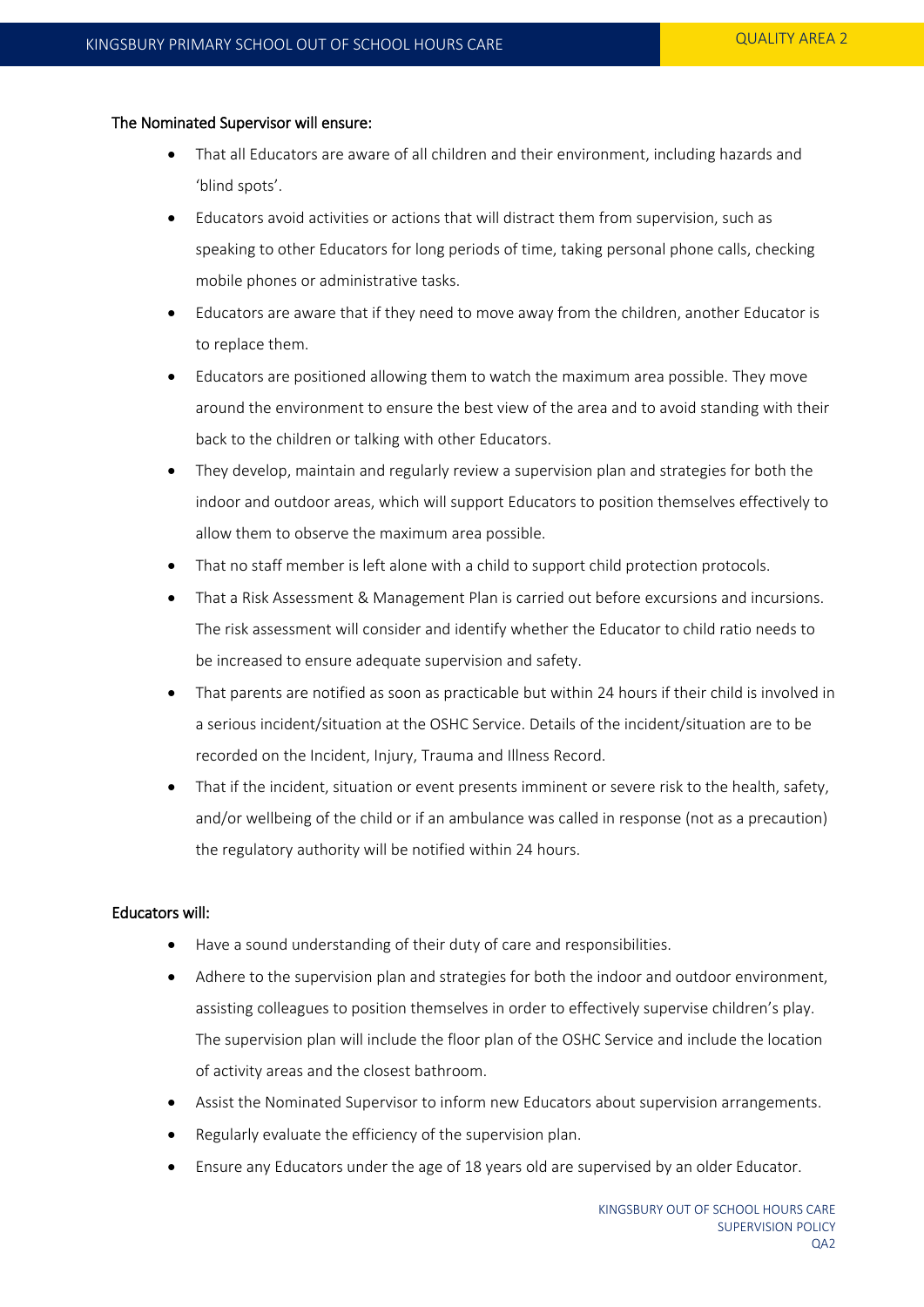- Ensure that at least one other educator is within sight when working with children or if it is necessary to assist a child to change their clothes.
- Arrange the education and care environment to maximise the visibility and supervision, e.g. placement of furniture, areas for games to be set up.
- Communicate with each other about their location within the environment.
- Maintain correct ratios adhering to the National Education Regulations throughout the education and care environment.
- Ensure that all children are in sight or hearing of educators at all times.
- Ensure that hazardous equipment and chemicals are inaccessible to children.
- Continuously scan the environment, even while interacting with individuals or small groups.
- Implement correct supervision strategies and not perform other duties while responsible for the supervision of children.
- Listen closely to children whilst supervising areas that may not be in a direct line of sight.
- There is a mixture of activities to allow for appropriate supervision.

#### **SOURCE**

Australian Children's Education & Care Quality Authority. (2014).

Early Childhood Australia Code of Ethics. (2016).

Frith, J., Kambouris, N., & O'Grady, O. (2003). Health & safety in children's centres: Model policies & practices (2nd ed).

Guide to the Education and Care Services National Law and the Education and Care Services National Regulations. (2017).

Guide to the National Quality Standard. (2017).

Revised National Quality Standard. (2018).

#### REVIEW

| Date Reviewed | Modifications                                       | <b>Next Policy Review Date</b> |
|---------------|-----------------------------------------------------|--------------------------------|
| July 2019     | Ratified by the Kingsbury Primary School Council on | July 2020                      |
|               | 31/07/19.                                           |                                |